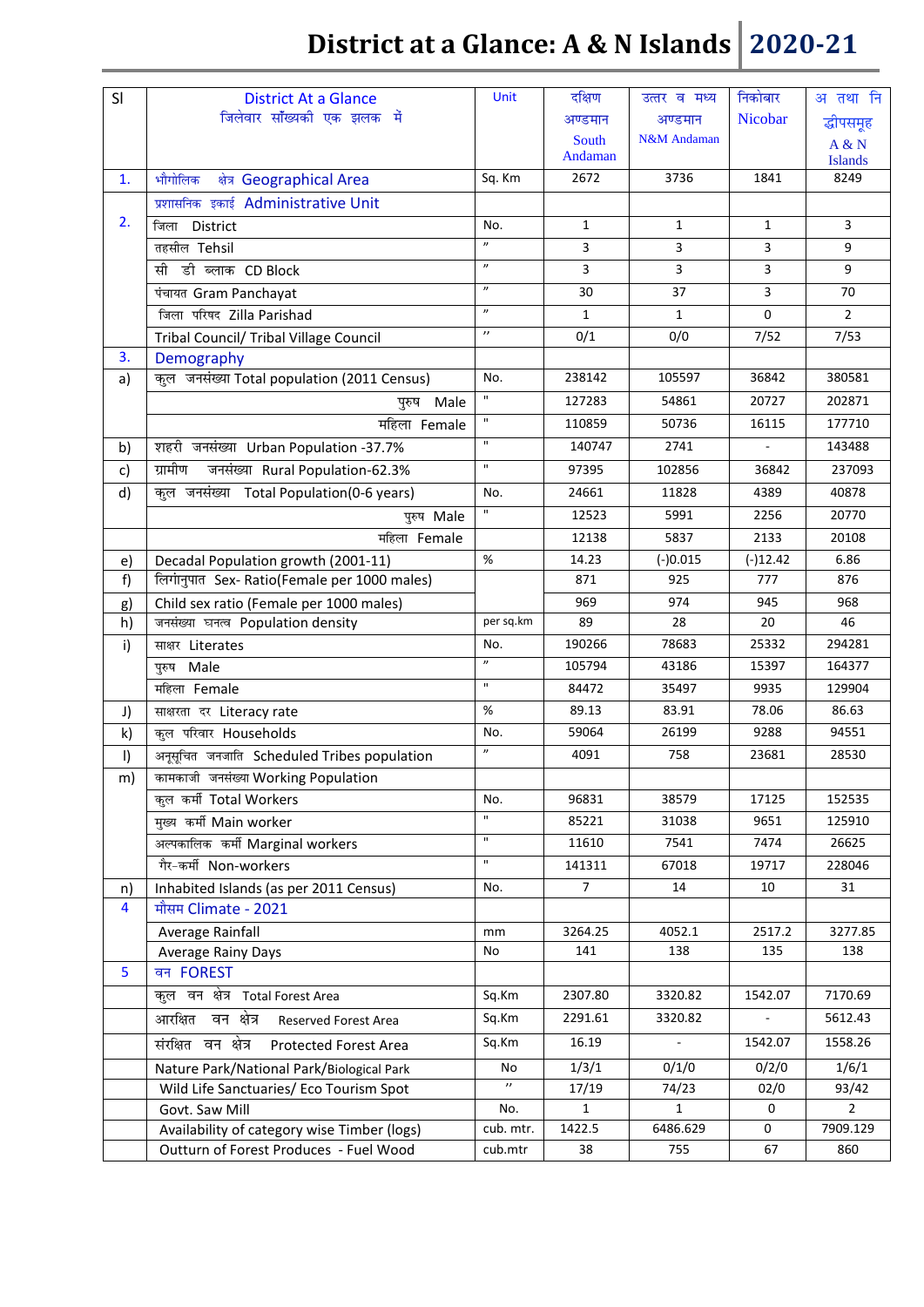| SI             | <b>District At a Glance</b>                             | <b>Unit</b>                 | दक्षिण         | उत्तर व मध्य | निकोबार        | अ तथा नि       |
|----------------|---------------------------------------------------------|-----------------------------|----------------|--------------|----------------|----------------|
|                | जिलेवार सॉंख्यकी एक झलक में                             |                             | अण्डमान        | अण्डमान      | Nicobar        | द्धीपसमूह      |
|                |                                                         |                             | South          | N&M          |                | A & N          |
|                |                                                         |                             | Andaman        | Andaman      |                | <b>Islands</b> |
| 6.             | कृषि AGRICULTURE                                        |                             |                |              |                |                |
|                | <b>Agriculture Farmers</b>                              | <b>Nos</b>                  | 6160           | 16068        | 4055           | 26283          |
|                | Area under cultivation                                  | Hects.                      | 4943.40        | 9795.17      | 15244.06       | 29982.63       |
|                | Cereals<br>अनाज                                         |                             |                |              |                |                |
|                | क्षेत्रफल Area -<br>धान Paddy                           | Hects.                      | 132.95         | 6114.98      | 8.5            | 6256.43        |
|                | मक्का Maize                                             | $^{\prime\prime}$           | 6.365          | 35.55        | 0              | 41.915         |
|                | मुख्य उत्पाद Production -<br>धान Paddy                  | МT                          | 336.86         | 19693.046    | 12.725         | 20042.631      |
|                | मक्का Maize                                             | $^{\prime\prime}$           | 8.31           | 103.97       | 0              | 112.28         |
|                | बागानी फसल<br><b>Plantations Crops</b>                  |                             |                |              |                |                |
|                | नरियल Coconut<br>क्षेत्रफल Area                         | Hects.                      | 2810           | 1537.38      | 13748          | 18095.38       |
|                | सुपारी Arecanut                                         |                             | 1372.2         | 2424.25      | 221.5          | 4017.95        |
|                | काजू Cashewnut                                          | $^{\prime\prime}$           | 5.9            | 12.19        | 19             | 37.09          |
|                | मुख्य उत्पाद Production - नरियल Coconut                 | (M/nuts)                    | 18.95          | 6.56         | 99.86          | 125.37         |
|                | सुपारी Arecanut                                         | МT                          | 7370.17        | 6288.382     | 72.8           | 13731.352      |
|                | काजू Cashewnut                                          | $\boldsymbol{\prime\prime}$ | 4.58           | 5.45         | 18             | 28.03          |
|                | पुष्प कृषि Floriculture - क्षेत्रफल Area                | Hects.                      | 31.32          | 52.493       | 6.9            | 90.713         |
|                | उत्पादन Production                                      | MT                          | 49.13          | 73.51        | 4.75           | 127.39         |
|                | सब्जियाँ Vegetables -<br>क्षेत्रफल Area                 | Hects.                      | 2208.7         | 2928.96      | 262.87         | 5400.53        |
|                | उत्पादन Production                                      | MT                          |                |              |                |                |
|                |                                                         |                             | 15741.9        | 20263.271    | 459.89         | 36465.061      |
|                | फल Fruits<br>क्षेत्रफल Area                             | Hects.                      | 881.905        | 2002.5       | 644.22         | 3528.625       |
|                | उत्पादन Production                                      | МT                          | 12578.452      | 12187.75     | 1797.74        | 26563.942      |
| $\overline{7}$ | <b>ANIMAL HUSBANDRY</b><br>पशुपालन                      |                             |                |              |                |                |
|                | पशुधन Live stock Population (Census 2019)               | No.                         | 53234          | 50957        | 41203          | 145394         |
|                | कुक्कुट Poultry Population ( Census 2019)               | $^{\prime\prime}$           | 708452         | 492844       | 82450          | 1283746        |
|                | पशु चिकित्सालय Veterinary Hospital                      | No.                         | 4              | 3            | $\overline{2}$ | 9              |
|                | पशुचकित्सा दवाखाना Veterinary Dispensary                | $^{\prime\prime}$           | 6              | 3            | 3              | 12             |
|                | पशुचकित्सा उप-दवाखाना Veterinary Sub-dispensary         | $\boldsymbol{\prime\prime}$ | 15             | 28           | 5              | 48             |
|                | कृत्रिम गर्भाधान केन्द्र Artificial Insemination Centre | $^{\prime\prime}$           | 10             | 6            | 5              | 21             |
|                | कृत्रिमगर्भाधान उपकेन्द्र                               | $^{\prime\prime}$           | 12             | 25           | 0              | 37             |
|                | Artificial Insemination Sub Centre                      |                             |                |              |                |                |
|                | पशु चिकित्सा पोलिक्लिनिक                                | $\boldsymbol{\prime\prime}$ | $\mathbf{1}$   | $\mathbf 0$  | $\mathbf 0$    | $\mathbf{1}$   |
|                | Veterinary Polyclinic                                   |                             |                |              |                |                |
|                | पशुरोग निदान प्रयोगशाला                                 | $\boldsymbol{\prime\prime}$ | $\mathbf{1}$   | $\Omega$     | 0              | $\mathbf{1}$   |
|                | Animal Disease Diagnostic Lab                           | $^{\prime\prime}$           |                |              |                |                |
|                | रोग जाँच प्रयोगशाला                                     |                             | $\overline{2}$ | 2            | $\overline{2}$ | 6              |
|                | Disease Investigation laboratory                        | $^{\prime\prime}$           |                |              |                |                |
|                | पशु चिकित्सक Veterinary Doctors                         |                             | 21             | 8            | 4              | 33             |
|                | Production -<br>दूध Milk                                | Ton                         | 7628.83        | 6313.03      | 729.28         | 14671.14       |
|                | अण्डा(लाख में) Egg                                      | (No. in Lakh)               | 437.50         | 865.37       | 59             | 1361.87        |
|                | Private Poultry Farm                                    | No                          | 119            | 112          | 10             | 241            |
| 8              | नागरिक आपूर्ति CIVIL SUPPLIES                           |                             |                |              |                |                |
|                | गेदाम Godown/उचित मूल्य के दुकान Fair Price Shop        | No.                         | 13/270         | 10/127       | 12/50          | 35/447         |
|                | Ration Card-Total                                       | $^{\prime\prime}$           | 67521          | 30002        | 9181           | 106704         |
|                | APL/ (BPL renamed as PHH)<br>$\blacksquare$             | $\boldsymbol{\prime\prime}$ | 62533/4019     | 23196/6743   | 4178/2346      | 89907/13108    |
|                | AAY                                                     | $\boldsymbol{\eta}$         | 969            | 63           | 2657           | 3689           |
|                | LPG Connection - Domestic                               | $\boldsymbol{\prime\prime}$ | 84568          | 27944        | 7041           | 119553         |
|                | Commercial                                              |                             | 2017           | 541          | 48             | 2606           |
|                | Import of food grains -<br>चावल Rice                    | Kg                          | 10152.414      | 4828.014     | 3121.163       | 18101.591      |
|                | गेहूँ Wheat                                             | Kg                          | 4273.501       | 1572.287     | 0              | 5845.788       |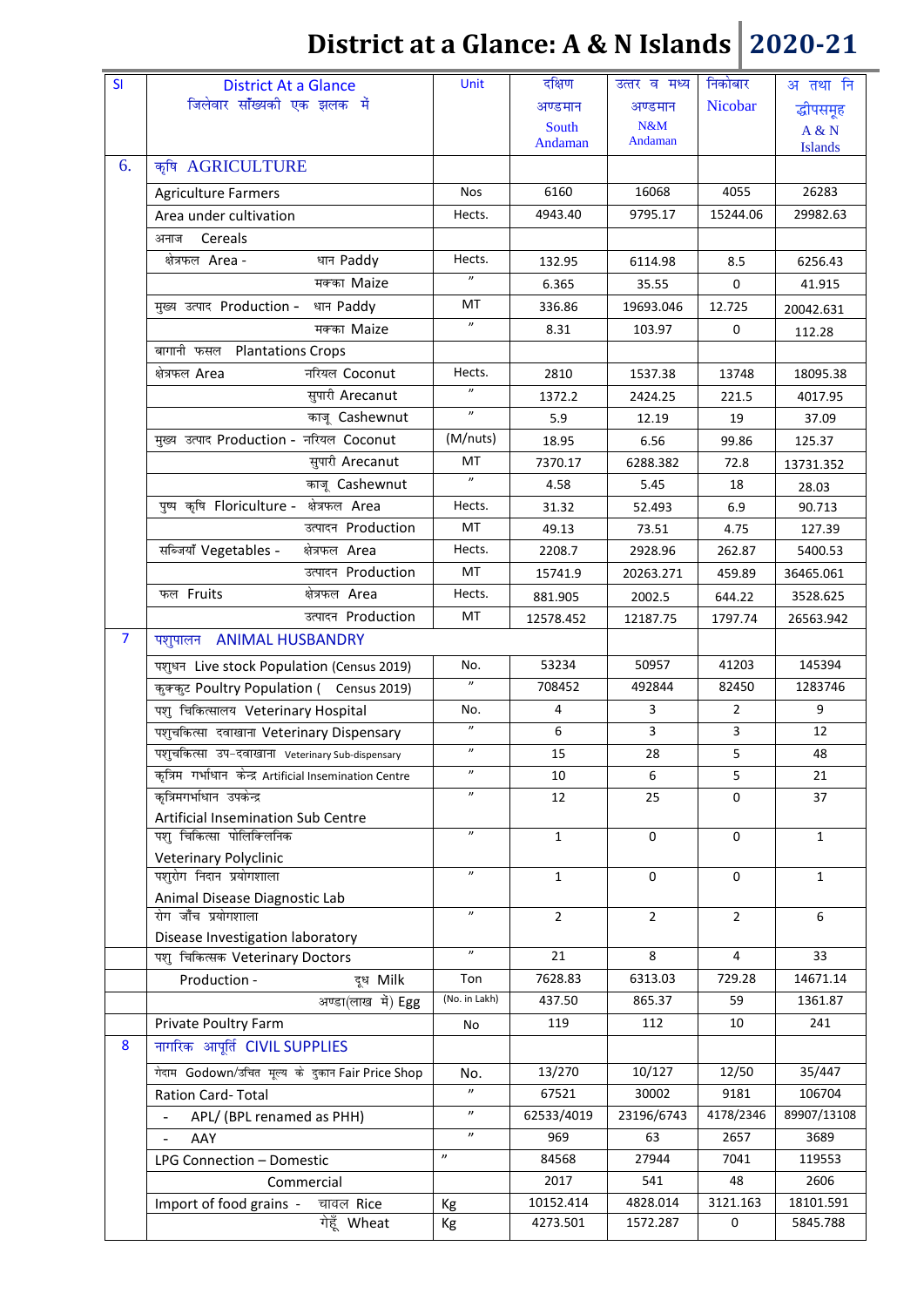| SI  | <b>District At a Glance</b>                            | <b>Unit</b>                                                                                                   | दक्षिण    | उत्तर व मध्य   | निकोबार        | अ तथा नि       |
|-----|--------------------------------------------------------|---------------------------------------------------------------------------------------------------------------|-----------|----------------|----------------|----------------|
|     | जिलेवार सॉंख्यकी एक झलक में                            |                                                                                                               | अण्डमान   | अण्डमान        | Nicobar        | द्धीपसमूह      |
|     |                                                        |                                                                                                               | South     | N&M            |                | A & N          |
|     |                                                        |                                                                                                               | Andaman   | Andaman        |                | <b>Islands</b> |
| 9   | स्वास्थ्य HEALTH                                       |                                                                                                               |           |                |                |                |
|     | Hospitals ( *including Ayush)<br>अस्पताल               | No.                                                                                                           | $*_{2}$   | 1              | 1              | 4              |
|     | समुदायिक स्वास्थ्य केन्द्र Community Health Centre     | $^{\prime\prime}$                                                                                             | 1         | $\overline{2}$ | $\mathbf{1}$   | 4              |
|     | प्राथमिक स्वास्थ्य केन्द्र Primary Health Centre       | $\boldsymbol{\prime\prime}$                                                                                   | $\Omega$  | $\overline{2}$ | $\overline{2}$ | 4              |
|     | Health & Wellness Centre                               | $^{\prime\prime}$                                                                                             | 35        | 25             | 20             | 80             |
|     | उप केन्द्र Sub-Centre                                  | $\boldsymbol{\prime\prime}$                                                                                   | 18        | 25             | 22             | 65             |
|     | होमियो दवाख़ाना Homeo Dispensary                       | $\boldsymbol{\eta}$                                                                                           | 8         | 6              | 3              | 17             |
|     | आयुर्वेदिक दवाख़ाना Ayurvedic Dispensary               | $\boldsymbol{\eta}$                                                                                           | 6         | 6              | 3              | 15             |
|     | उपलब्ध शय्या Beds Available                            | $\boldsymbol{\prime\prime}$                                                                                   | 829       | 332            | 253            | 1414           |
|     | Birth registered / Death registered                    | No.                                                                                                           | 3605/1966 | 684/715        | 328/270        | 4617/2951      |
| 10  | सहकारिता CO-OPERATION *(P)                             |                                                                                                               |           |                |                |                |
|     | सहकारी समितियाँ Societies                              | No.                                                                                                           | 1299      | 735            | 140            | 2174           |
|     | सदस्यता Membership                                     | $\boldsymbol{\prime\prime}$                                                                                   | 72037     | 20071          | 5539           | 97647          |
|     | कार्यरत समितियां Functioning Societies                 | $\boldsymbol{\prime\prime}$                                                                                   | 816       | 456            | 60             | 1332           |
| 11  | <b>EDUCATION</b><br>शिक्षा                             |                                                                                                               |           |                |                |                |
|     | संस्थान Institutions (includes Higher& Technical)      | No.                                                                                                           |           |                |                |                |
|     |                                                        | $\mathcal{L}^{\prime}(\mathcal{A})=\mathcal{L}^{\prime}(\mathcal{A})\otimes\mathcal{L}^{\prime}(\mathcal{A})$ | 213       | 190            | 59             | 462            |
|     | नामांकन Enrolment (includes higher& technical)         | $^{\prime\prime}$                                                                                             | 56591     | 20805          | 6489           | 83885          |
|     | अनुसूचित जनजाति छात्र नामांकन                          |                                                                                                               | 1622      | 220            | 4748           | 6590           |
|     | Schedule Tribe Enrolment (includes Higher & Technical) | $^{\prime\prime}$                                                                                             | 3754      | 1778           | 518            | 6050           |
|     | ফিংমক Teachers (includes Higher& Technical)            |                                                                                                               |           |                |                |                |
|     | Dropout Rate<br>Primary                                | %                                                                                                             | 2.34      | 2.31           | 2.06           | 2.30           |
|     | <b>Upper Primary</b>                                   |                                                                                                               | 0.26      | 1.14           | $\mathbf 0$    | 0.42           |
|     | Elementary                                             | $\boldsymbol{\prime\prime}$                                                                                   | 1.55      | 1.86           | 1.09           | 1.59           |
|     | Secondary                                              | $^{\prime\prime}$                                                                                             | 5.61      | 7.24           | 12.06          | 6.73           |
| 12. | निर्वाचन ELECTION                                      |                                                                                                               |           |                |                |                |
|     | कूल निर्वाचक Total Electors(P)                         | No.                                                                                                           | 202785    | 79310          | 26417          | 308512         |
| 13. | मत्स्यकीय FISHERIES                                    |                                                                                                               |           |                |                |                |
|     | Fisher Population( Marine Fisheries Census 2016)       | No.                                                                                                           | 8966      | 9902           | 7653           | 26521          |
|     | Fisher Village( Marine Fisheries Census 2016)          | $\prime\prime$                                                                                                | 43        | 75             | 51             | 169            |
|     | मछली उतरने का केन्द्र Fish Landing Centre (No.)        | $^{\prime\prime}$                                                                                             | 07        | 06             | 02             | 15             |
|     | देशी मत्स्यहरण नौका Fishing Country Craft              | $\prime\prime$                                                                                                | 460       | 709            | 142            | 1311           |
|     | मत्स्यहरण जलयान Motorized Fishing Craft                | $\prime\prime$                                                                                                | 944       | 438            | 150            | 1532           |
|     | मशीनीकृत जलयान                                         | $\prime\prime$                                                                                                | 103       | 02             | 00             | 105            |
|     | Mechanized Boat(including sports fishing)              |                                                                                                               |           |                |                |                |
|     | Ice Plant                                              | $^{\prime\prime}$                                                                                             | 11        | 4              | $\mathbf{1}$   | 16             |
|     | Govt./Private/Undertaking                              |                                                                                                               | 1/9/1     | 2/1/1          | 1/0/0          | 4/10/2         |
|     | Cold Storage                                           |                                                                                                               | 9         | $\overline{2}$ | $\overline{2}$ | 13             |
|     | Govt./Private/Undertaking                              |                                                                                                               | 2/7/0     | 1/0/1          | 2/0/0          | 5/7/1          |
|     | कुल मछली<br><b>Total Fish Landed</b>                   | МT                                                                                                            | 29324     | 13022          | 734            | 43080          |
|     | Marine / Inland                                        | MT                                                                                                            | 29165/159 | 12877/145      | 733/01         | 42775/305      |
| 14. | उद्योग INDUSTRIES उद्योग प्रकार Type of Industries     |                                                                                                               |           |                |                |                |
|     | Micro, Small & Medium Enterprises                      | No                                                                                                            | 1578      | 217            | 46             | 1841           |
|     | <b>Industrial Estate</b>                               | $\boldsymbol{\prime\prime}$                                                                                   | 05        | 02             | 01             | 08             |
|     | Industrial Training Centre & Extension Office          | $\boldsymbol{\prime}$                                                                                         | 06        | 07             | 04             | 17             |